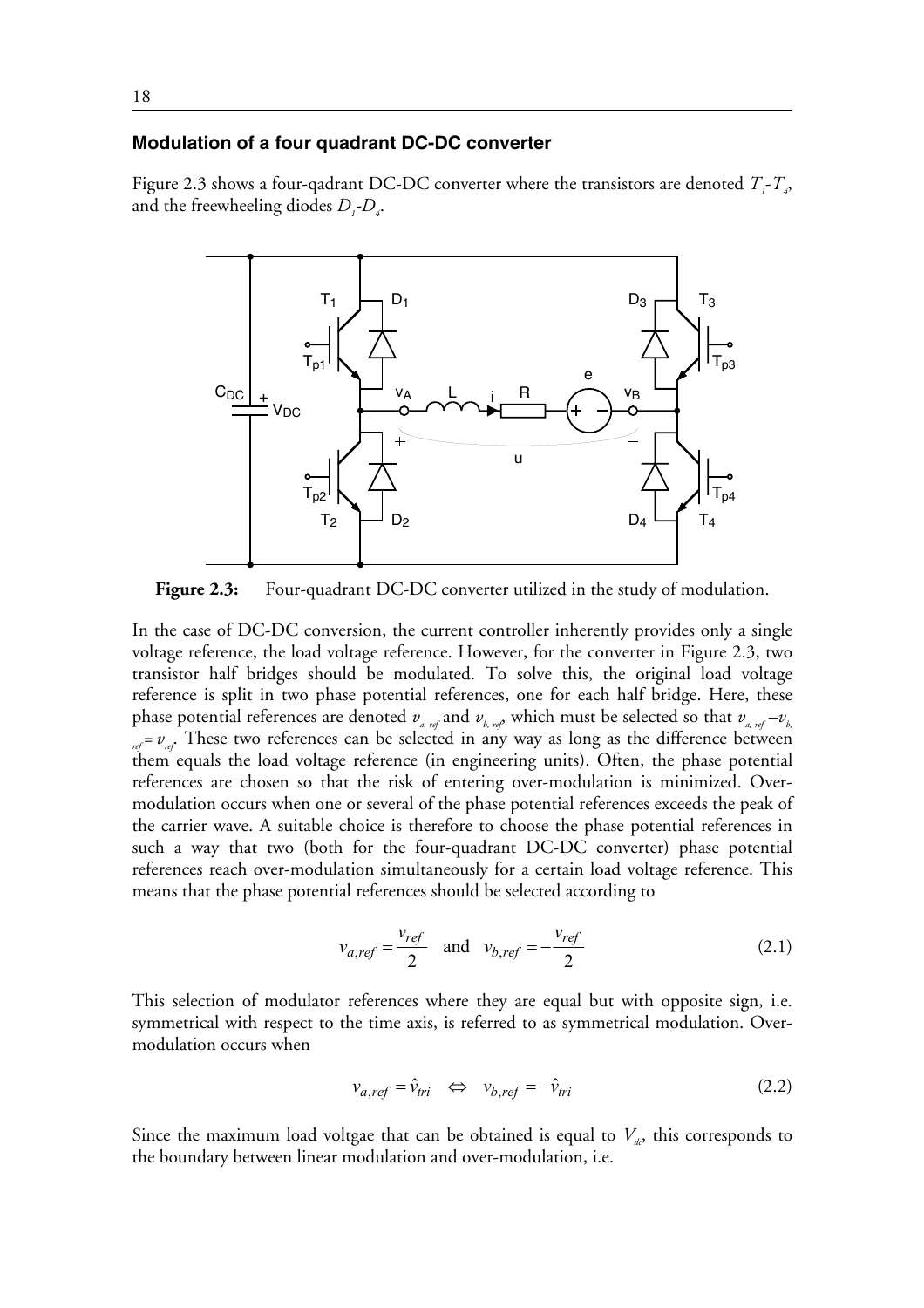$$
\hat{\nu}_{tri} = \nu_{a,ref} = \frac{V_{dc}}{2} \tag{2.3}
$$

The triangular carrier should thus have an amplitude of  $V_d/2$ . Usually, the current controller operates in engineering units (for example full scale of transducers often correspond to 10 V), which means that the triangular carrier must be scaled in the same way. Figure 2.4 shows typical modulator waveforms and converter output voltage and current, in the case of an ideal four-quadrant DC-DC converter.



**Figure 2.4:** Modulation Waveforms and converter output voltage and current for an ideal four-quadrant DC-DC converter.

The output potentials of the half bridges are denoted  $v_{\scriptscriptstyle a}$  and  $v_{\scriptscriptstyle b}$ . The voltage across the load is denoted *u*, and is given by

 $u = v_a - v_b$ . The load current is denoted *i*. During one period of the triangular carrier, each half bridge output exhibits one positive and one negative step. The switching frequency is therefore equal to the frequency of the triangular carrier. If the period time of the triangular carrier is considerably shorter than the time constant of the load, the load current will exhibit a triangular shape as in Figure 2.4. In Figure 2.4 it is also shown which among the eight power semiconductors that are conducting in each sub-interval of the switching period. Note that the direction of the current play as important role in determining this.